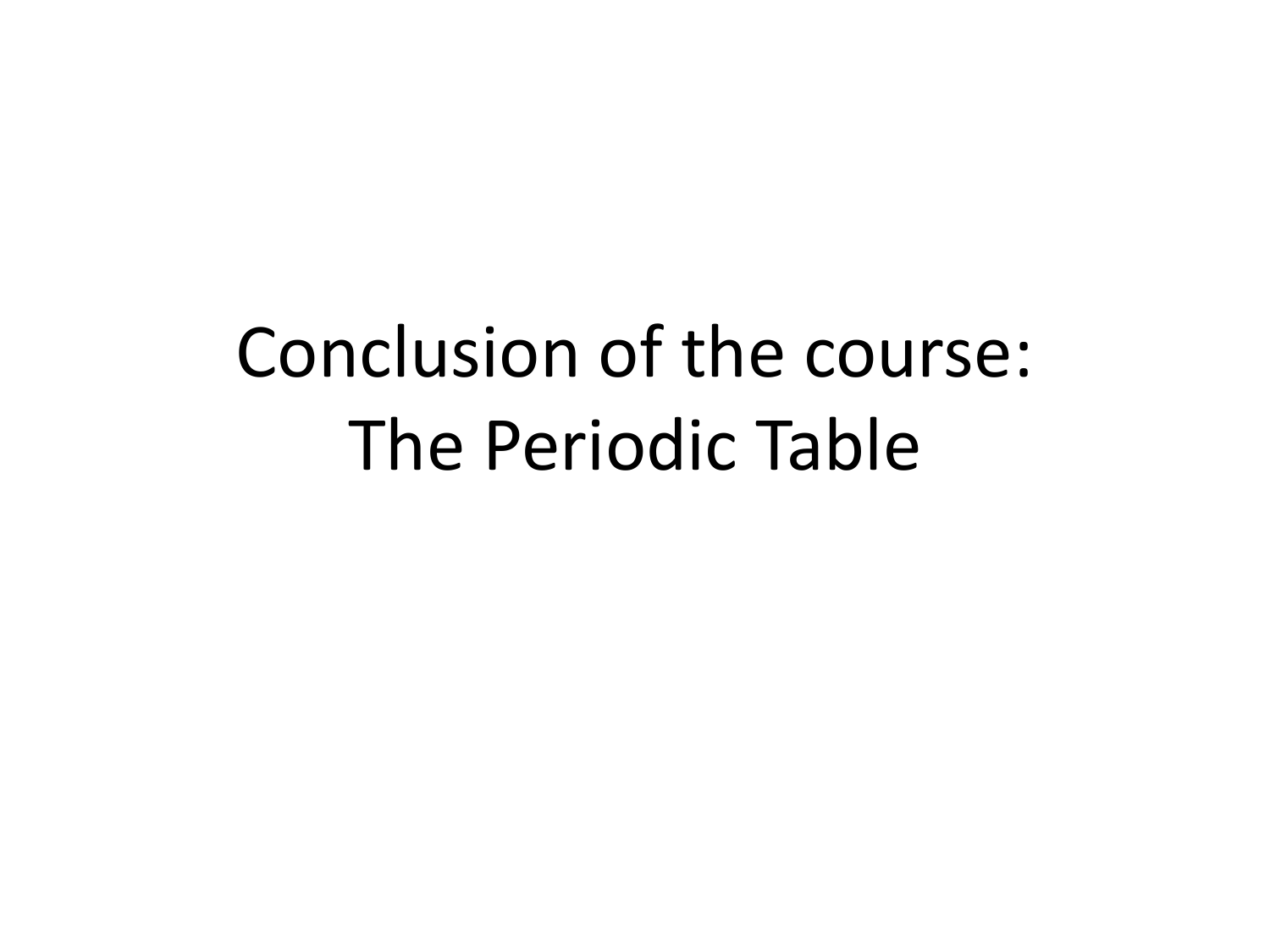## First: Summary of 3 external B fields

 $B' > 0$  B=Constant B=0

- 1. Stern-Gerlach exp.
- 1. Zeeman effect

2. Force acting on a neutral atom. Number of discrete force projections on z, depends on the value of  $\mu_z$ .

2. Energy splitting Number of discrete energy levels depends on the number of projections on z, i.e. different values of  $\mu_z$ .

1. Fine structure Splitting caused by Spin-orbit coupling.

2. No force on the atom.

3. No force.

The total magnetic moment of the atom is:

 $\mu_z = [e/(2m) I_z + e/(m) s_z + e/(2M) i_z] = [e\hbar/(2m) m_1 + e\hbar/(m) m_s + e\hbar/(2M) m_i] =$ 

 $\mu_{\rm B}$  [m<sub>i</sub> + 2m<sub>s</sub>] +  $\mu_{\rm N}$  [m<sub>i</sub>]

In this course we ignore the last term which is caused by the Nuclear spin and which gives rise to the Hyperfine structure (i.e. final state splitting for B=0 case).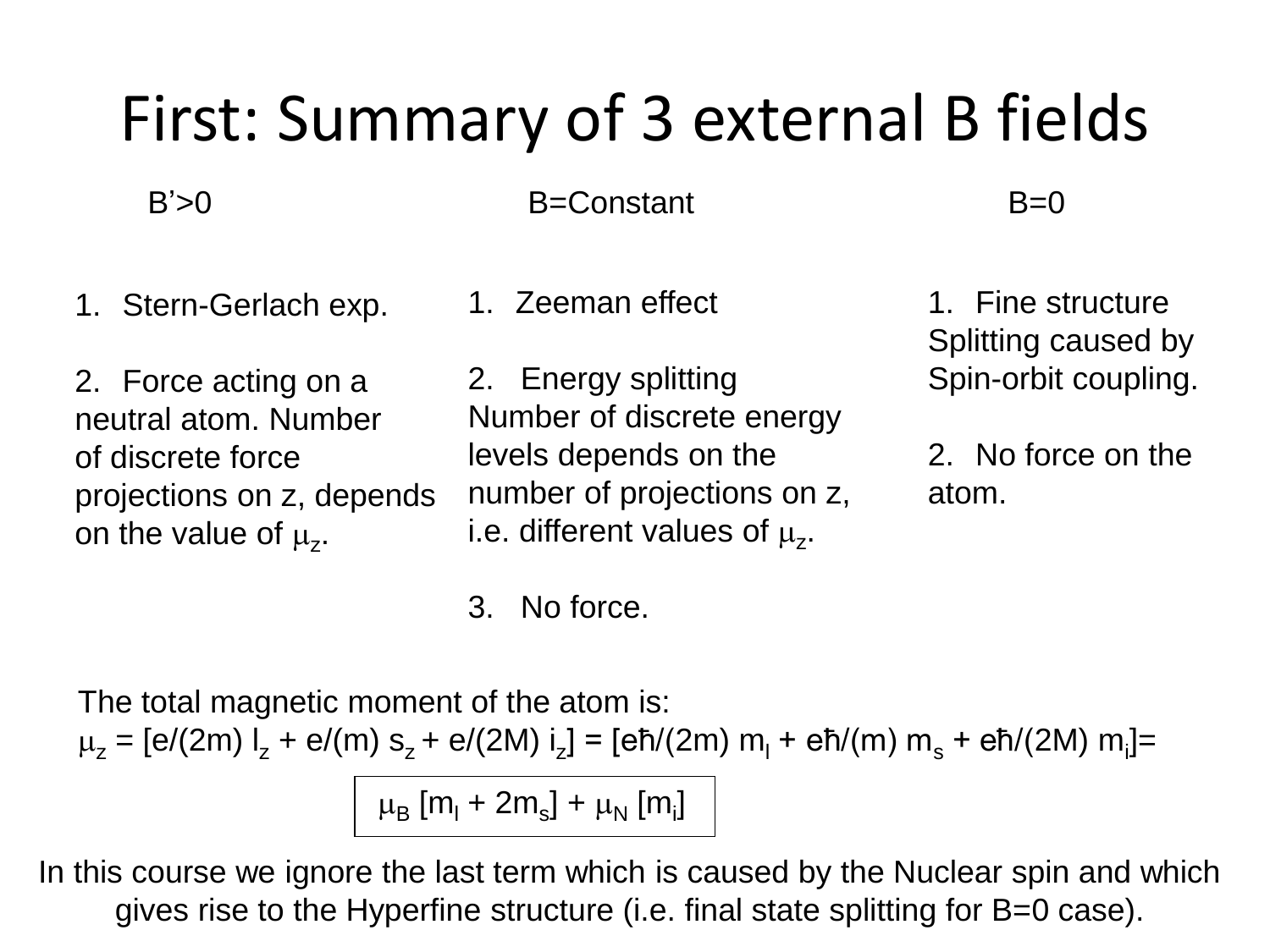To conclude:

1. We have three sources of angular momentum in the atom: nucleus, angular orbital momentum, and electron spin. The nucleus couples very weakly because of the magnitude of  $\mu_N$ 

2. We have said that for each n level, l=0,1,…n-1 (l is the orbital angular momentum). This means 2l+1 projections on the z axis (noted by  $m_1$ ).

3. As the Pauli exclusion principle states that two fermions (spin half particles) cannot be at the exact same quantum state if they are at the same position, each quantum level of the atom (denoted by n, l, m) can only hold 2 electrons (as they have two possibilities for their spin).

4. Therefore, the total number of electrons each shell (n,l level) can hold is 2(2l+1).

| קיבול<br>התת-קליפה<br>$2(2l+1)$ | סימון<br>התת-קליפה | מספרים<br>קואנטיים<br>n, l |              |
|---------------------------------|--------------------|----------------------------|--------------|
| 2                               | $1\,\mathrm{s}$    | 1,0                        |              |
|                                 | $2\,\mathrm{s}$    | 2,0                        |              |
| 6                               | 2p                 | 2,1                        |              |
| $\overline{2}$                  | $3s$               | 3,0                        |              |
| 6                               | $_{\rm 3p}$        | 3,1                        |              |
| $\overline{\mathbf{c}}$         | $4\,\mathrm{s}$    | 4,0                        |              |
| $10$                            | $3d$               | 3,2                        |              |
| 6                               | 4p                 | 4,1                        |              |
| $\sqrt{2}$                      | 5s                 | 5,0                        | $E_{n,\ell}$ |
| $10\,$                          | 4d                 | 4, 2                       | עולה         |
| $6\overline{)}$                 | $_{\rm 5p}$        | 5,1                        |              |
| $\overline{c}$                  | 6s                 | 6,0                        |              |
| 14                              | $4f$               | 4, 3                       |              |
| $10$                            | 5d                 | 5, 2                       |              |
| 6                               | 6p                 | 6,1                        |              |
| $\overline{c}$                  | 7s                 | 7,0                        |              |
| 14                              | 5f                 | 5,3                        |              |
| $10\,$                          | 6d                 | 6, 2                       |              |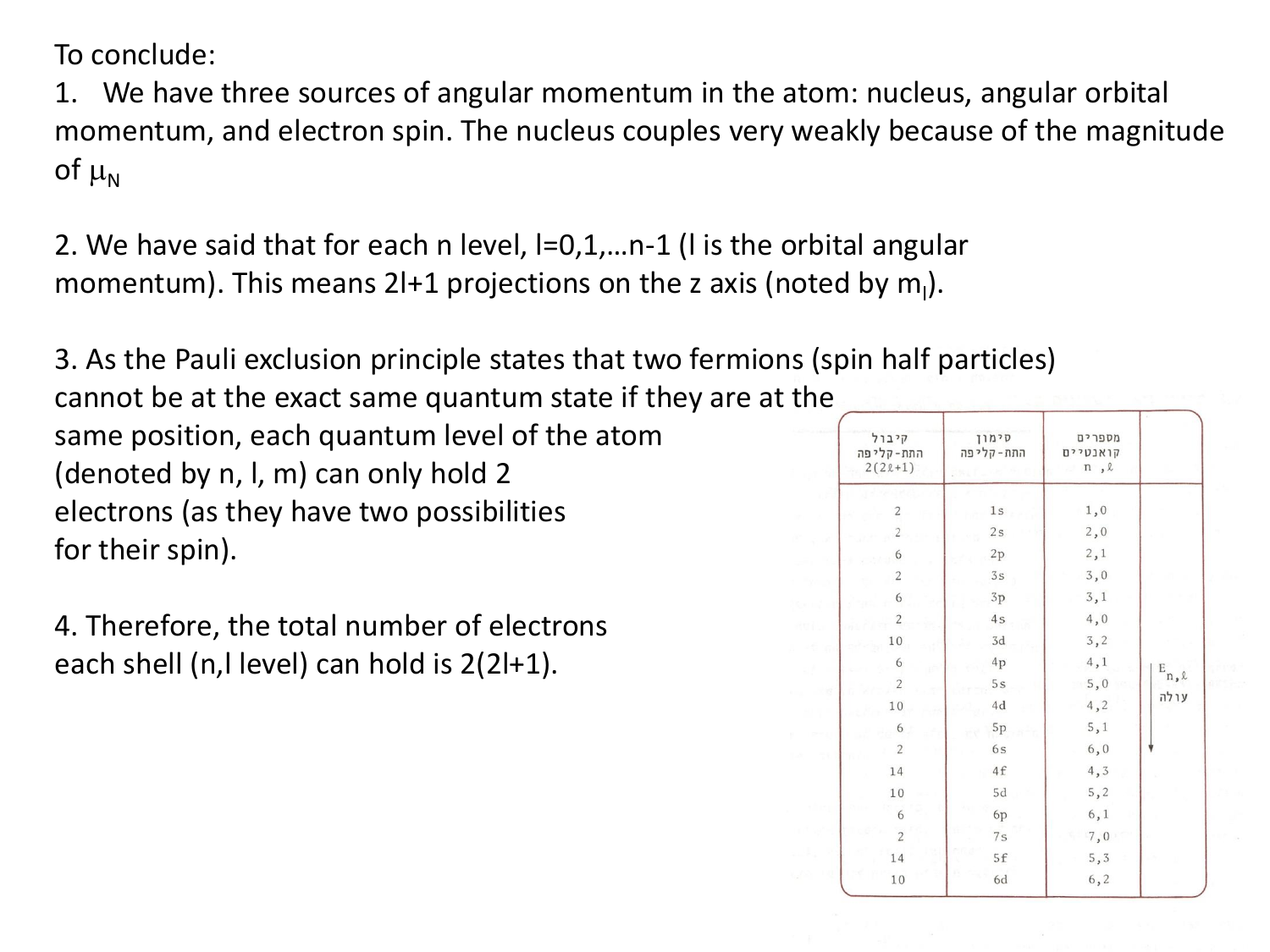